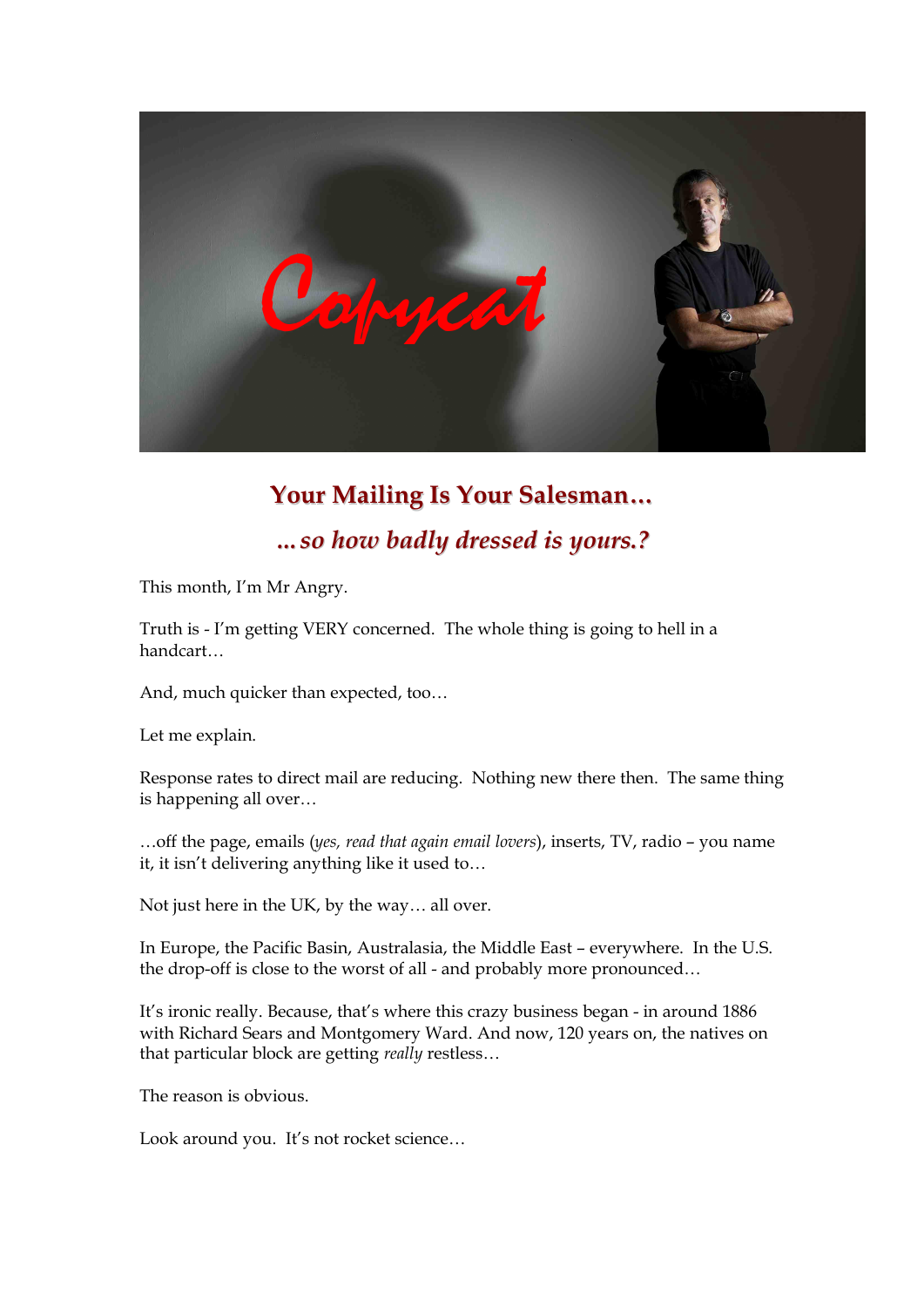On the one hand, our targets are now increasingly savvy consumers and business people, who know how it all works. They don't fall for the stuff they used to. They know our tricks and techniques and they see our approaches before they even appear over the hill.

PLUS, they have now realised the power that they have...

On the other hand, you have marketers and agencies, most of them possessing a seemingly TOTAL lack of understanding of how to correctly sell anything these days…

Put the two together and you have a cocktail for disaster. And it's one that we're all

facing – right now...<br>…we are no longer in control of this ship…

But, bad as that all is – and it's the biggest crisis to ever hit the communications sector in living memory - it doesn't stop there...<br>…now, there is something *new* to add…

Something that makes the whole picture even more worrying…

#### **Crap quality is in vogue.**

Yes, '*Cheapo Cheapo'* Productions rule…

I suppose it had to happen, given the scenario above. What's made it worse though, is - for reasons completely beyond me - brainless berks with little or no experience, have been given the responsibility to make a lot of important decisions in this area.

Surely, anyone with a heartbeat, when faced, for example, with the challenge that their mailings aren't delivering the required response levels, would first review all aspects of their programme?

In direct mail, there are only five, as most of you readers to this column will know.

They are:

- *1. Targeting*
- *2. The Letter*
- *3. The Offer*
- *4. The Creative*
- *5. The Timing*

The reason for disappointment in mailing campaigns is almost certainly going to be one, or a combination of those….

**The targeting** is crucial, obviously. It is vital that you get your communication into the hands of those individuals that will have a propensity to be interested in it.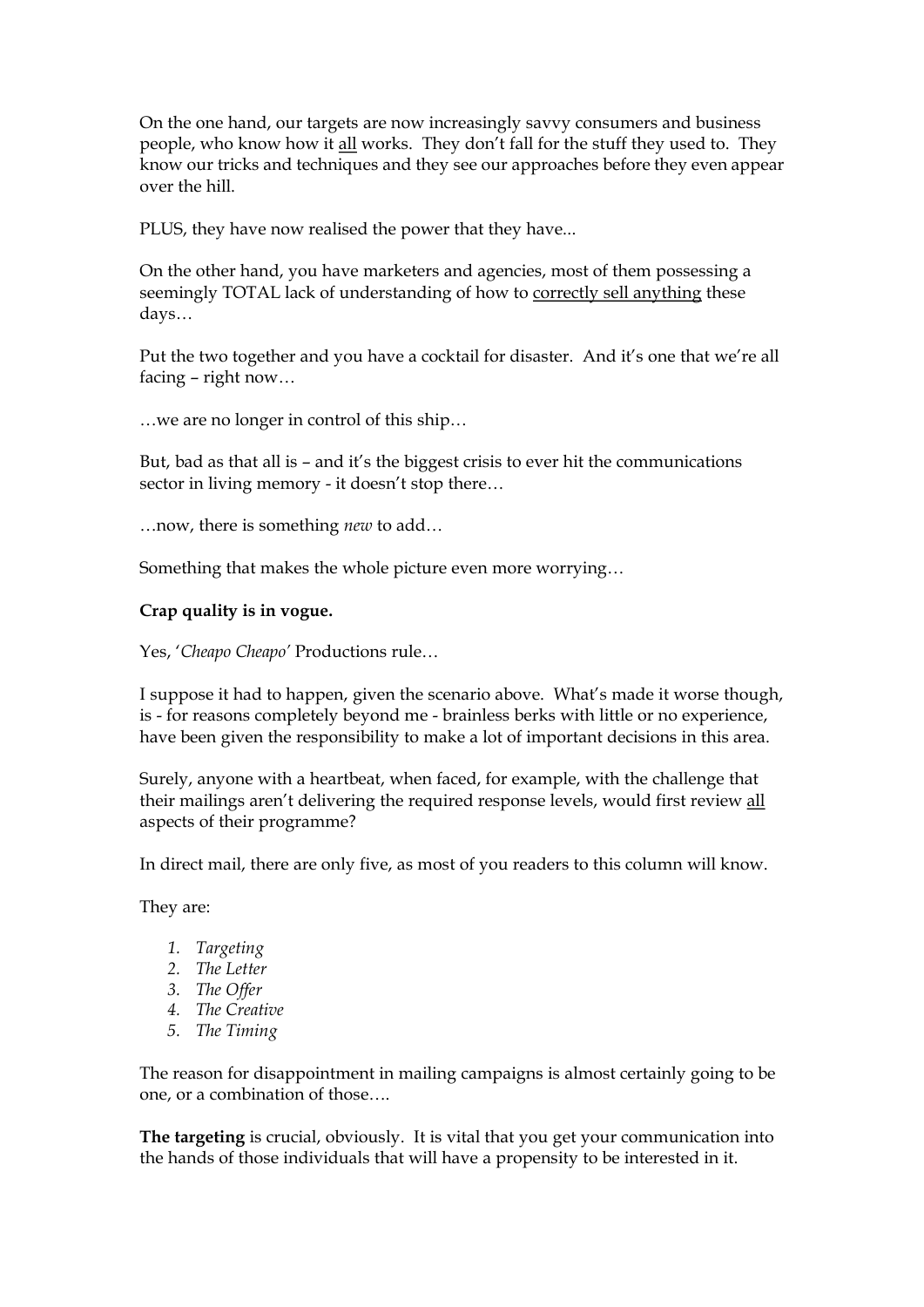**The letter**. Well, I think you know my feelings on this by now. Everyone thinks they can write direct response copy. In reality, only a handful can. It's a specialist art.

**The offer**. Well, that's simple. Basic stuff. In these tough times, if there is no offer, there will be no sale. Read it again and consign to memory. Fight it and you'll die a slow death…

**The creative** has to be impactful and has to rise above the general noise level. It plays the support role to the copy in direct mail. *Fact. Proven*. But, no matter how many times we old liggers tell people this, a lot of people still choose to ignore it.

In this medium, pretty pictures don't sell. Period.

Words sell. *Tell the world*…

**The timing** can be hugely influential. And, in most cases of course, specific timing is unique to a particular industry. So it's best to try and recognise it, unless you like losing money...

For example, if you have a big industry event that you know your targets will be attending or focused on, don't mail them at that time. Their attentions will be elsewhere.

Kid's stuff…

OK, basics over. Back to where I started.

The real concerns…

There is now a highly worrying trend developing in marketing circles. Faced with dwindling ROI on marketing campaigns, certain marketers are responding to this problem with a response that I find impossible to comprehend …

*"Let's make everything cheaper…"*

Staggering? Yes, it is. But it's happening, trust me…

I have analysed it from all the angles and can only explain it this way. Clients don't really care. They have given up. I *swear* they have…

It can be the only answer.

Faced with a situation where recipients of communications are not responding the way they used to, these idiots decide that the only way forward is to reduce the quality of the mailing.

Instead of looking at why response levels are low and trying to improve the overall quality of the promotional message, they decide to go cheaper…

Go figure. It's too much for me….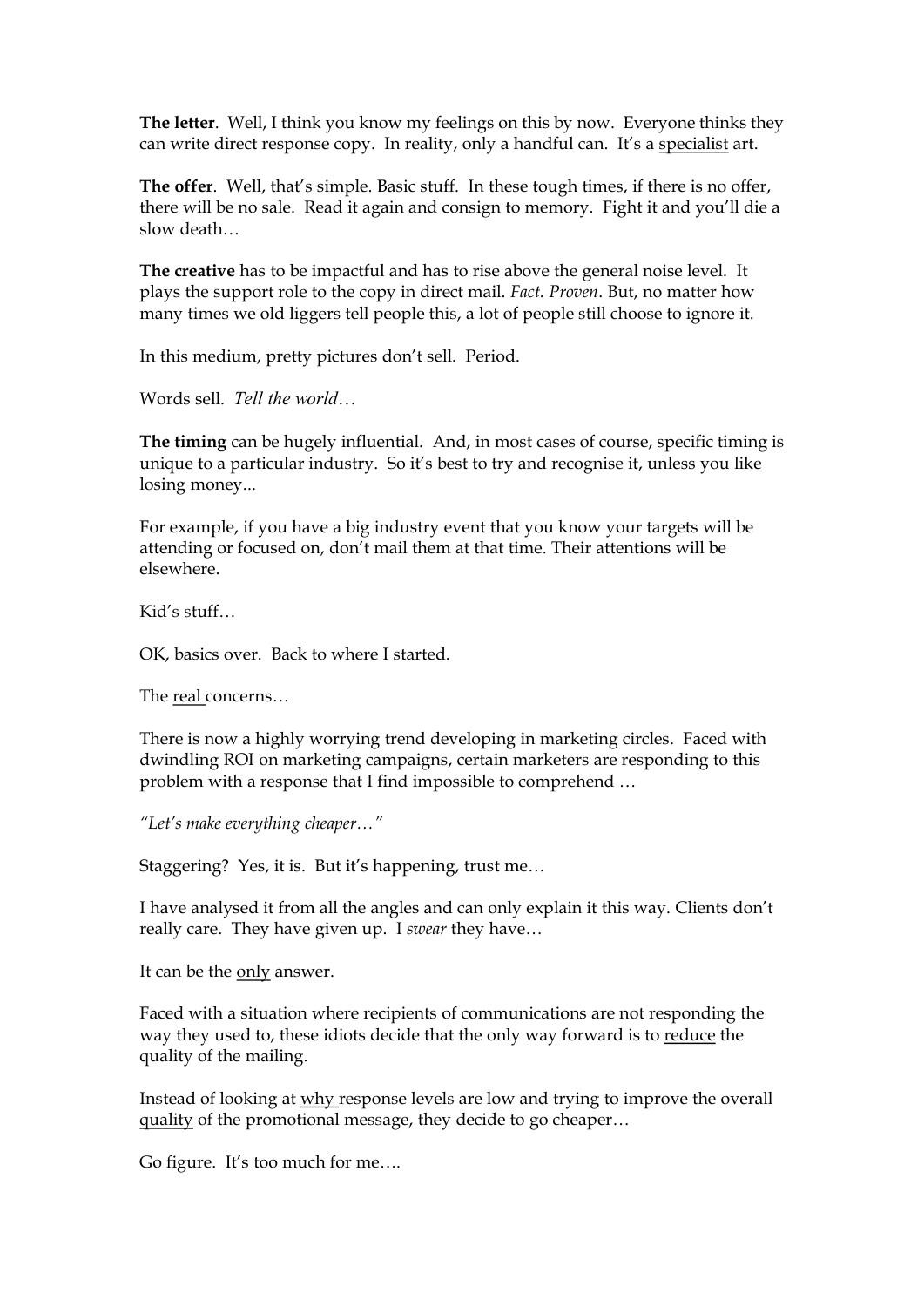The current trend has manifested itself in many ways in direct mail, but is mainly:

- Cheaper stock crap paper instead of half decent paper
- · Two sided letters instead of two page letters *(which, incidentally, always pull worse in any head to head tests I've ever seen.)*
- Cheapo ink-jetting instead of good quality lasering
- · Litho printing letters and then lasering a salutation and sometimes an address on top, instead of lasering the whole letter. How crap does that ALWAYS look…?
- · Envelopes so thin you can see the text inside before you open it
- Reluctant use of colour.

I could go on and on…

What the hell is going on here? And all this is before we even talk about the crucial and absolutely vital areas of creative and copy.

One of the leading financial mailers in the UK – one of the main players who have 'raped' our letterboxes in the last five years - has now resorted to black and white mailing packs, produced, it looks like, on a budget of tuppence-halfpenny a thousand…

So this is the answer, huh? Talk down to your targets. Show them even *less* respect. That's a strategy that will get the interest back and the response levels up..?

I can't believe it…

The lunatics are running the asylum. No doubt in my mind at all. I've suspected it for years. Now it's fact.

How can anyone think this way? It's not only very stupid. It's hugely dangerous.

You can almost hear them saying*…"Maybe, but at least we have kept our costs in check – and maybe our jobs for a little while longer..."*

Brainless bastards…

Their world is a spreadsheet world, underpinned with a *'tick in the box'* mentality.

*"Has the mailing gone out, Bill"? "Yes, Harry, last Monday".*

*"O.K Well done…"*

I believe that explains a lot.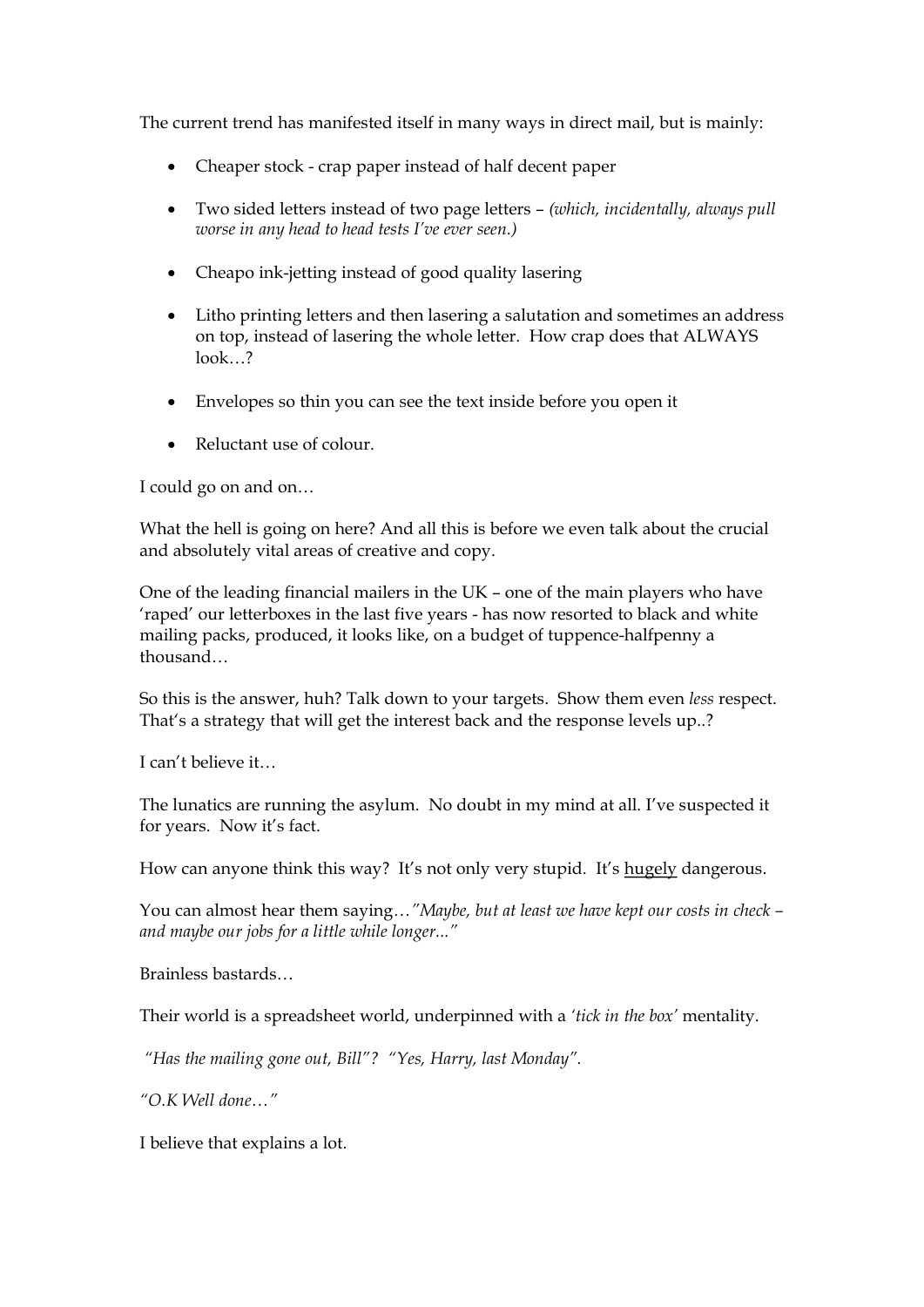Most marketing decision makers these days, it would seem to me - whatever their title - don't really care about anything, as long as they cover their ass. They are only going to be in the job for 13 months anyway on average in the UK*, (according to the latest published figures…)*

So, as long as the cost per new customer acquired is within that acceptable computerised level on the bottom right hand corner of the spreadsheet *(reducing every week, by the way)* then they're in the clear…

"Not me guvnor, just the rules I have to work to. Talk to the pin-stripes..."

Oh, I'd love to. Believe me, I'd LOVE to…someone send me some contact details…

They've killed so many decent industries – my beloved music industry for one. And there are scores more...but that's for another day...<br>Now they are doing it to the direct marketing industry.

But is it them? Or is it a poisonous cocktail of these faceless parasites mixed with marketing people that seem to think it's smart to want everything cheaper…?

I don't know. But what I do know is we are in BIG trouble if it continues…

On two fronts. Firstly, let's consider the companies who service clients. Agencies, data providers, printers, envelope suppliers, mailing houses et al…

Being in the business as long as I have, I'm pleased to have old friends who run companies in the operational arena of our industry - mailing houses, envelope suppliers, data and laser bureaus and such like.

I can tell you they're <u>very</u> worried...<br>…the bar talk at the IDMF at Earls Court this year, was of little else than this situation…

People are getting less for their product now than they did 20 years ago…

*Twenty bloody years ago*. It's unbelievable.

I have to tell you that this astonishing commercial and strategic response by marketers who should know better, is something that I cannot understand.

Faced with an increasingly apathetic reaction to the messages they are sending they react this way… explain it to me someone, please…

The consumer and business audiences we are talking to, are *totally* hacked off by a decade and more of crap. They have switched off. They have had it with us…

And who can blame them ..?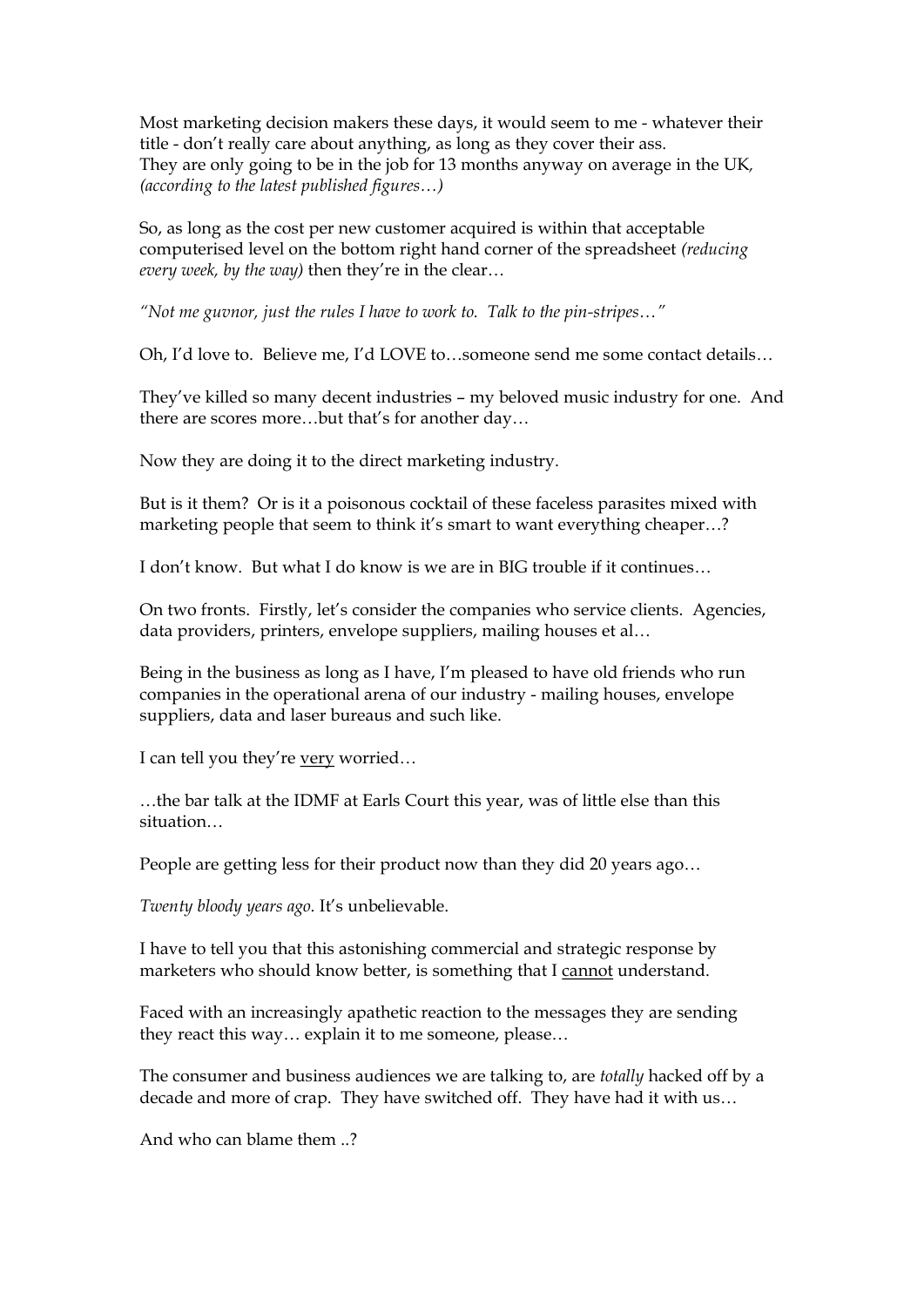Overall, mailings are very poor. Door drop material is lacklustre. Inserts do not 'grab' as they should. Radio ads are banal. TV ads are mind-blowingly obscure and emails are imploding by the day...<br>More and more people in the UK are joining the MPS and TPS. There's a massive

backlash against Indian call centres - and I'm pleased to say that whilst writing this one major company has now decided to stop this lunacy… Hopefully others will follow suit…

The 'do not call' list in the U.S. is now standing at an unbelievable 25 million homes and growing!.

Even SMS messaging in the Gulf is taking a bashing…and that particular audience LIVE on their mobiles…

The message to us marketers from the people we are aiming our messages at, is very, very clear.

## *"We're pulling up the drawbridge. Good night. Go away."*

So, my fellow marketing playmates, I ask you this.

How on earth do we think we can get them to open up again by talking *down* to them and reducing the quality of message delivery?

Do we think this is going to work?

## **Not in my world. Not in my lifetime…**

It will just piss them off. Even more… Which is an extremely frightening highway to *nowhere*…

But, if we carry on the way we are going, we'll be so far on that highway, we won't know how to get off.

We have to recognise that we are no longer in charge. The brand isn't in charge. The directors aren't in charge. The company philosophy isn't in charge. The corporate guidelines aren't in charge. The agency isn't in charge.

#### **The individual receiving our message is now in charge.**

In today's tough marketplace, to connect to that individual and influence him or her to respond and act on a particular promotional message - above all others - requires a lot of things.

But two stand out.

Talent and professionalism.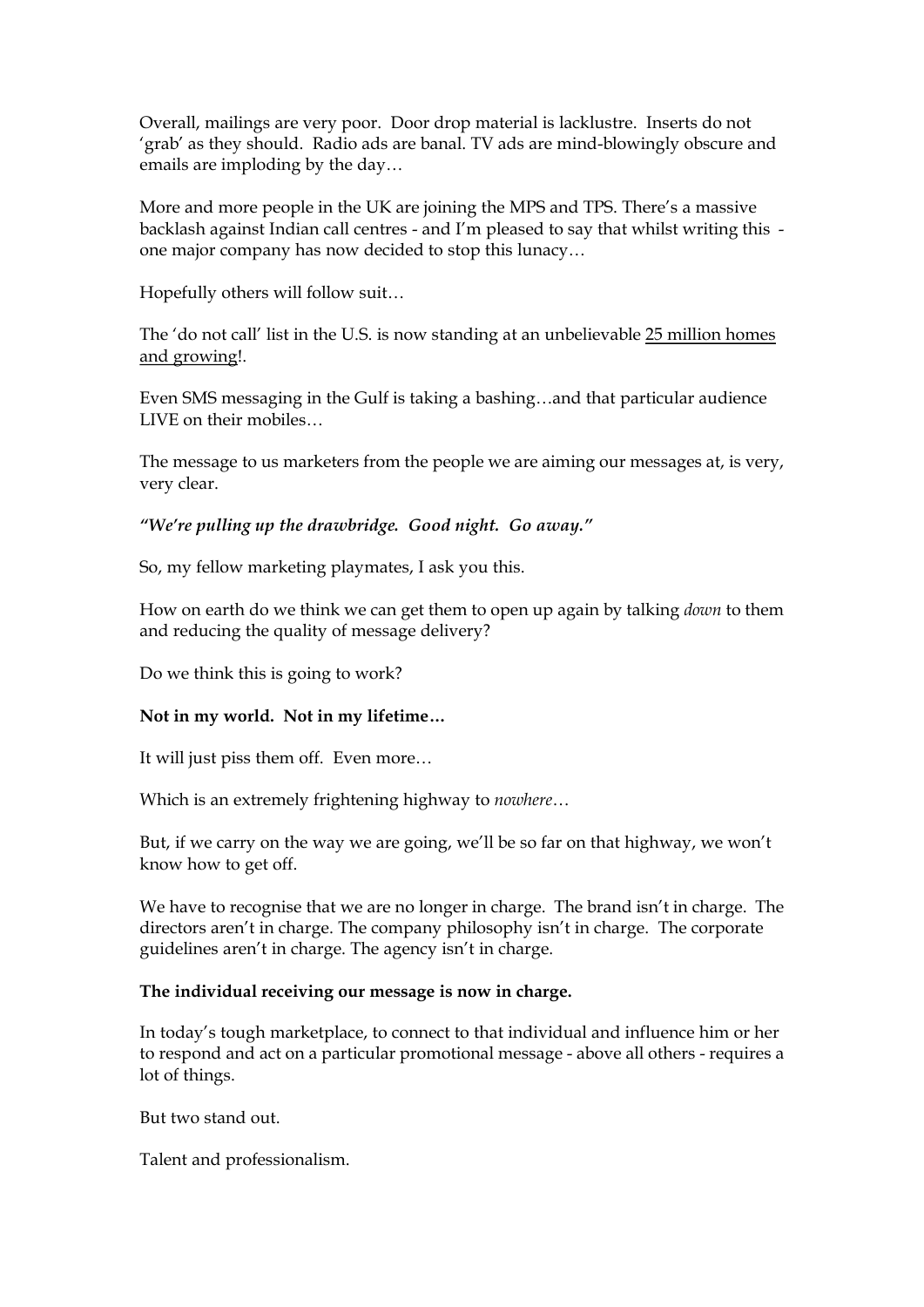**1. The talent**. Putting the message together in the first place.

That requires knowledge, skill and expertise in how to write copy and originate creative for direct marketing campaigns and programmes.

Integrated agencies offer little in this area that really matters. They 'play' at direct marketing, without a lot of meaningful knowledge.

Traditional agencies have absolutely no idea.

PR Agencies. Design Agencies. Sales Promotion Agencies?

Well, if they *are* involved – in any way with a DM campaign, then you are almost certainly looking at a client that has *lost* it. *Big* time…

Out with the fairies...<br>How many times does it have to be said? Direct marketing is a specialist discipline. So, employ specialists. People who know what they are doing…

Very few come under that banner, I can tell you. Reason is, as I've said many times before in this column – no one *studie*s the art of communication anymore…

Listen to what Drayton said on this very subject only recently….

*"Few copywriters study enough. And many who commission copy, study even less. So the partiallysighted serve the blind. No wonder most copy isn't very good"*

**2. The professionalism**. Now ROI is GOD in our business, you need a professional approach to your campaigns - not an amateurish one.

You can divide marketing people into two groups – the Pros and the Amateurs. The amateurs are in the majority. They guess…

But because they study and learn, the pros know. That's why the pros consistently deliver better marketing ROI…

This also includes how it's delivered. In direct mail, that's the package – the contents – the overall customer experience how it connects, influences… …and the impression it gives.

Remember, if it's cheap, that's the impression the recipients will have of you and your organisation …

So, overall, if your mailing is your salesman, how does yours look?

Impressive or shabby? Showing respect for the individual you are talking to, or sidestepping this issue and completely ignoring it?